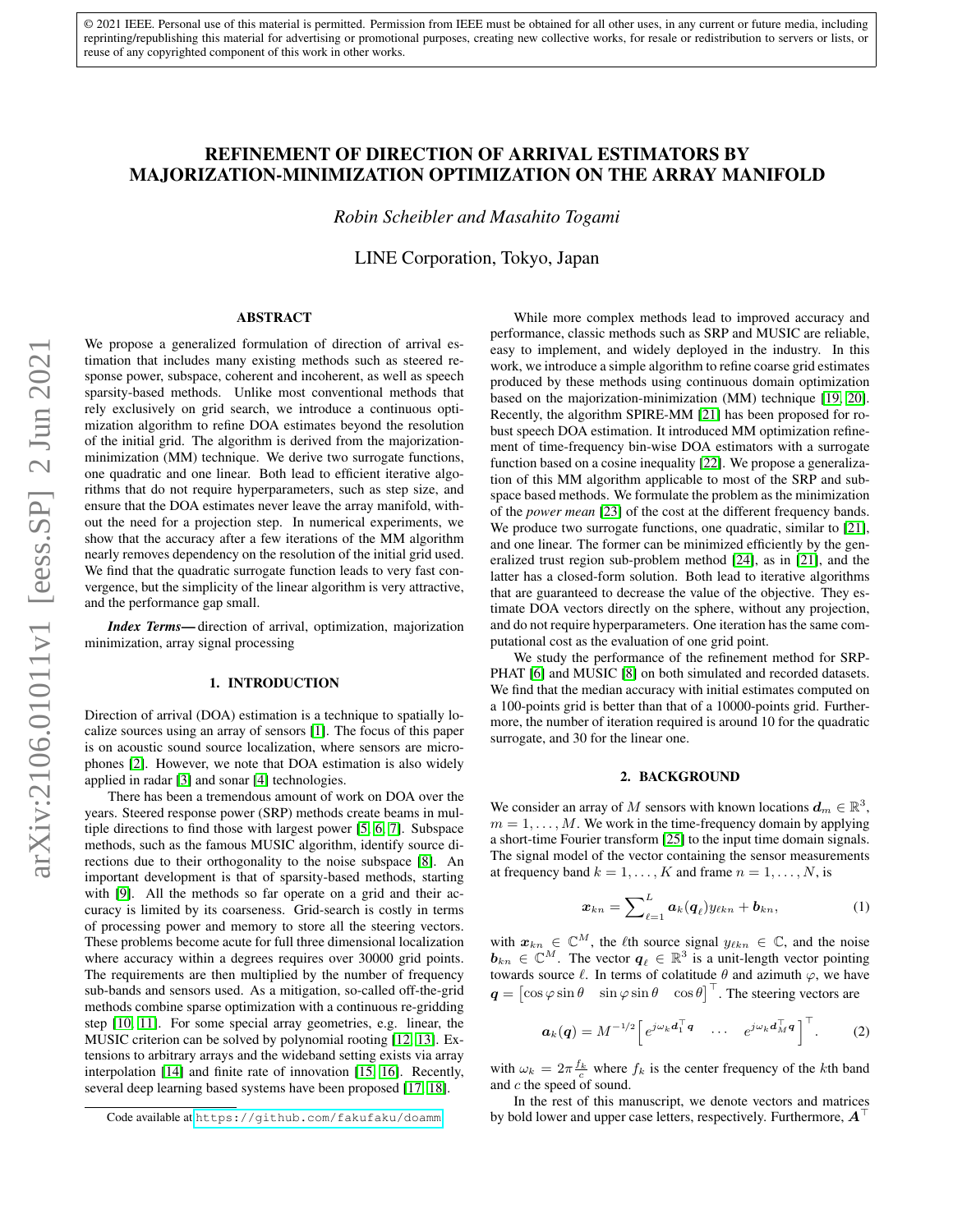and  $A<sup>H</sup>$  denote the transpose and conjugate transpose, respectively of matrix **A**. The Euclidean norm of vector x is written  $||x|| =$  $(x^H x)^{1/2}$ . Unless specified otherwise, indices m, k, n, and  $\ell$  take the ranges defined here. We use  $\mathbb{R}_+$  to denote the set of non-negative real numbers. The  $(d-1)$ -sphere is  $\mathbb{S}^{d-1} = \{u \mid u \in \mathbb{R}^d, ||u|| =$ 1}. The DOA vectors belong to the 2-sphere, i.e.  $q \in \mathbb{S}^2$ . Finally, we define the unnormalized sinc function as  $sinc(x) = sin(x)/x$ .

#### <span id="page-1-3"></span>2.1. Covariance-based DOA Estimators

Many of the conventional DOA estimators can be described as finding the local maxima, one per source, of the function,

$$
\mathcal{J}(q) = \sum_{k=1}^K (\boldsymbol{a}_k(q)^{\mathsf{H}} \boldsymbol{C}_k \boldsymbol{a}_k(q))^s, \quad q \in \mathbb{S}^2,
$$
 (3)

where  $C_k \in \mathbb{C}^{M \times M}$  is a Hermitian positive semi-definite matrix related to the covariance of the input channels and  $s$  is a real exponent. If we consider  $K = 1$ , this is a narrowband estimator. When working with the sum of the objectives of narrow-bands, i.e.  $K > 1$ , these methods are known as *incoherent*. See [\[1,](#page-4-0) [7\]](#page-4-6) for more details.

The Steered Response Power family of algorithms is obtained with  $C_k = S_k$ , a weighted sample covariance matrix of [\(1\)](#page-0-0),

$$
\mathbf{S}_k = N^{-1} \sum\nolimits_{n=1}^{N} \tilde{\boldsymbol{x}}_{kn} \tilde{\boldsymbol{x}}_{kn}^{\mathsf{H}},
$$
\n(4)

and  $s = 1$ . The vector  $\tilde{x}_{kn}$  is a weighted version of  $x_{kn}$ , i.e.  $\tilde{x}_{mkn} = w_{mkn} x_{mkn}$ . Choosing  $w_{mkn} = 1$  or  $w_{mkn} = |x_{mkn}|^{-1}$ yield the conventional SRP or SRP-PHAT estimators [\[6\]](#page-4-5), respectively. Other weighting schemes used for the generalized crosscorrelation (GCC) [\[26\]](#page-4-25), such as SCOT, are also possible.

MUSIC [\[8,](#page-4-7) [12,](#page-4-11) [14\]](#page-4-13) considers the covariance matrix of [\(1\)](#page-0-0), i.e.,

$$
\bm{R}_{k}=\mathbb{E}\left[\bm{x}_{kn}\bm{x}_{kn}^{\mathsf{H}}\right]=\sum\nolimits_{\ell}\mathbb{E}\left[\left|y_{\ell kn}\right|^{2}\right]\bm{a}_{k}(\bm{q}_{\ell})\bm{a}_{k}(\bm{q}_{\ell})^{\mathsf{H}}+\bm{B}_{k},
$$

where  $B_k$  is the covariance matrix of the noise. Now, let the eigenvalue decomposition of  $S_k \approx R_k$  (with  $w_{kn} = 1$ ) be  $S_k = U_k \Lambda_k U_k^{\text{H}}$ , where  $U_k$  contains the eigenvectors of  $S_k$ and  $\Lambda_k$  is the diagonal matrix containing the eigenvalues. MUSIC decomposes  $U_k$  into signal and noise subspaces,  $U_k = [G_k \ E_k]$ . These subspaces are assumed orthogonal, i.e.  $E_k^H a_k(q_\ell) = 0$ , for all  $\ell$ , and the estimator uses  $\mathbf{C}_k = \mathbf{E}_k \mathbf{E}_k^{\mathsf{H}}$  and  $s = -1$ .

The MVDR estimator, also known as *Capon*, is obtained by taking  $C_k = S_k^{-1}$  (with  $w_{kn} = 1$ ) and  $s = -1$ .

Wideband Coherent Subspace Methods, e.g., [\[27,](#page-4-26) [28\]](#page-4-27), construct an estimate of the covariance matrix at one frequency  $f_{k}$  using the data from *all* K frequencies. From this estimate, they obtain a basis  $E_{k'}$  for the noise subspace at  $f_{k'}$  and the DOA is obtained from [\(3\)](#page-1-0) with  $C_k = E_{k'} E_{k'}^{\mathsf{H}}$  and  $s = -1$ .

Robust Speech DOA Methods, e.g., [\[29,](#page-4-28) [30,](#page-4-29) [21\]](#page-4-20), are robust DOA estimators exploiting the sparseness of speech signals. Namely, they assume so-called *W-disjoint* orthogonality whereas each time-frequency bin is occupied by at most one source. They share the following general structure. First, for all  $k, n$ , compute the local DOA estimate  $q_{kn}$  with [\(3\)](#page-1-0) with  $s = 1$  and  $C_k = \tilde{x}_{kn}\tilde{x}_{kn}^{\mathsf{H}}$ , where  $\tilde{x} = x_{kn}/|x_{kn}|$ . Then, compute the histogram of  $q_{kn}$  on a finer grid. Pick the peaks of the histogram as source locations.

#### <span id="page-1-8"></span>2.2. MM Algorithm for unit-min-sum-cos

Definition 1 (unit-min-sum-cos). *The unit-min-sum-cos problem is the minimization of a sum of cosine subject to a unit norm constraint,*

$$
\min_{\mathbf{q}\in\mathbb{S}^{d-1}}\sum_{p\in\mathcal{P}}u_p\cos(\psi_p-\boldsymbol{b}_p^\top\boldsymbol{q}),\tag{5}
$$

where  $u_p \in \mathbb{R}_+$ ,  $\psi_p \in \mathbb{R}$ ,  $\mathbf{b}_p \in \mathbb{R}^d$ , and  $\mathcal P$  *some index set.* 

Because  $C_k$  is positive semi-definite and  $a_k(q)$  are complex exponentials, the terms  $a_k(q)^H C_k a_k(a)$  from [\(3\)](#page-1-0) are of the form [\(5\)](#page-1-1) (up to a constant). No closed form solution to minimize or maximize [\(5\)](#page-1-1) exists, but MM optimization is applicable [\[21\]](#page-4-20). A quadratic surrogate for [\(5\)](#page-1-1) can be obtained from the following proposition [\[22\]](#page-4-21).

<span id="page-1-5"></span>**Proposition 1** (Cosine Surrogate [\[22\]](#page-4-21)). *Let*  $\theta$ ,  $\theta$ <sub>0</sub>  $\in \mathbb{R}$ ,  $z_0$  =  $\arg \min |\theta_0 + 2\pi z|$ , and  $\phi_0 = \theta_0 + 2\pi z_0$ . Then, the following z∈Z *inequality holds, with equality when*  $\theta = \theta_0$ *,* 

<span id="page-1-0"></span> $-\cos\theta \leq \frac{1}{2}\sin\left(\phi_0\right)\left(\theta + 2\pi z_0\right)^2 - \cos\phi_0 - \frac{1}{2}\phi_0\sin\phi_0.$  (6)

The MM method leads to the following iterative updates for  $q$ 

<span id="page-1-7"></span><span id="page-1-6"></span><span id="page-1-2"></span>
$$
\boldsymbol{q}_t \leftarrow \operatorname*{arg\,min}_{\boldsymbol{q} \in \mathbb{S}^2} \sum_{p \in \mathcal{P}} \hat{u}_p(\boldsymbol{q}_{t-1}) (\hat{\psi}_p(\boldsymbol{q}_{t-1}) - \boldsymbol{b}_p^\top \boldsymbol{q})^2, \qquad (7)
$$

where the previous iterate  $q_{t-1}$  is used to compute the quantities,

$$
\hat{\psi}_p(\hat{\boldsymbol{q}}) \leftarrow \psi_p + \pi + 2\pi \arg\min_{z \in \mathbb{Z}} \left| \psi_p + \pi - \boldsymbol{b}_p^\top \hat{\boldsymbol{q}} + 2\pi z \right|, \quad (8)
$$

$$
\hat{u}_p(\hat{\boldsymbol{q}}) \leftarrow u_p \operatorname{sinc}(\hat{\psi}_p^{(t)} - \boldsymbol{b}_p^\top \hat{\boldsymbol{q}}). \tag{9}
$$

The update [\(7\)](#page-1-2) involves a quadratically constrained quadratic minimization. This is known as a generalized trust region sub-problem, and, albeit non-convex, its global minimum can be computed efficiently as follows [\[24\]](#page-4-23). Rewrite [\(7\)](#page-1-2) as a quadratic form,

<span id="page-1-9"></span>
$$
\boldsymbol{q}_t \leftarrow \operatorname*{arg\,min}_{\boldsymbol{q} \in \mathbb{S}^d} \boldsymbol{q}^\top \boldsymbol{D} \boldsymbol{q} - 2 \boldsymbol{v}^\top \boldsymbol{q}, \quad \boldsymbol{D} \in \mathbb{R}^{d \times d}, \boldsymbol{v} \in \mathbb{R}^d. \tag{10}
$$

<span id="page-1-1"></span>By the method of Lagrange multipliers, the solution is  $q_t$  =  $\hat{\boldsymbol{q}}(\mu_0) = (\boldsymbol{D} + \mu_0 \boldsymbol{I})^{-1} \boldsymbol{v}$ , where  $\mu_0$  is the unique zero of  $\|\hat{\boldsymbol{q}}(\mu)\|^2 - 1$ larger than  $-\lambda_{\min}$ , with  $\lambda_{\min}$  the smallest eigenvalue of  $\overrightarrow{D}$ . The zero can be efficiently found by Newton-Raphson or bisection, and working in the eigenspace of  $D$  (see [\[24,](#page-4-23) [21\]](#page-4-20) for details).

#### 3. MM ALGORITHMS TO REFINE DOA ESTIMATORS

We start by stating a general formulation covering all the algorithms of Section [2.1.](#page-1-3) Then, we introduce two surrogate functions for the generalized objective function, one quadratic, and one linear.

#### 3.1. Generalized Cost Function

Instead of the maxima of [\(3\)](#page-1-0), we propose to find the local minima of

<span id="page-1-4"></span>
$$
\mathcal{G}(q) = \left[\frac{1}{K} \sum_{k} \left(\boldsymbol{a}_{k}^{\mathrm{H}}(q) \boldsymbol{V}_{k} \boldsymbol{a}_{k}(q)\right)^{s}\right]^{1/s}, \quad q \in \mathbb{S}^{2}, \quad (11)
$$

with  $s \in (-\infty, 1) \setminus \{0\}$ . The function  $M_s(y) = \left[\frac{1}{K} \sum_k y_k^s\right]^{1/s}$ with  $y_k \geq 0, \forall k$ , is a generalized power-mean [\[23\]](#page-4-22). This choice is motivated in part because it allows to formulate all the methods of Section [2.1](#page-1-3) by the same objective, and in part to explore new ways of combining multiple frequency bands. For example, when  $s \to -\infty$ , only the frequency sub-band with largest power is considered. We can show that with a careful choice of  $V_k$  and s, we can recover all the methods of Section [2.1.](#page-1-3)

Those algorithms from Section [2.1](#page-1-3) that aim at maximizing  $a_k^{\mathsf{H}}(q)C_k a_k(q)$  can be turned to minimization problems by considering  $V_k = P_k - C_k$ , with  $P_k$  a positive constant. By the Gershgorin circle theorem, choosing  $P_k$  as the largest row-sum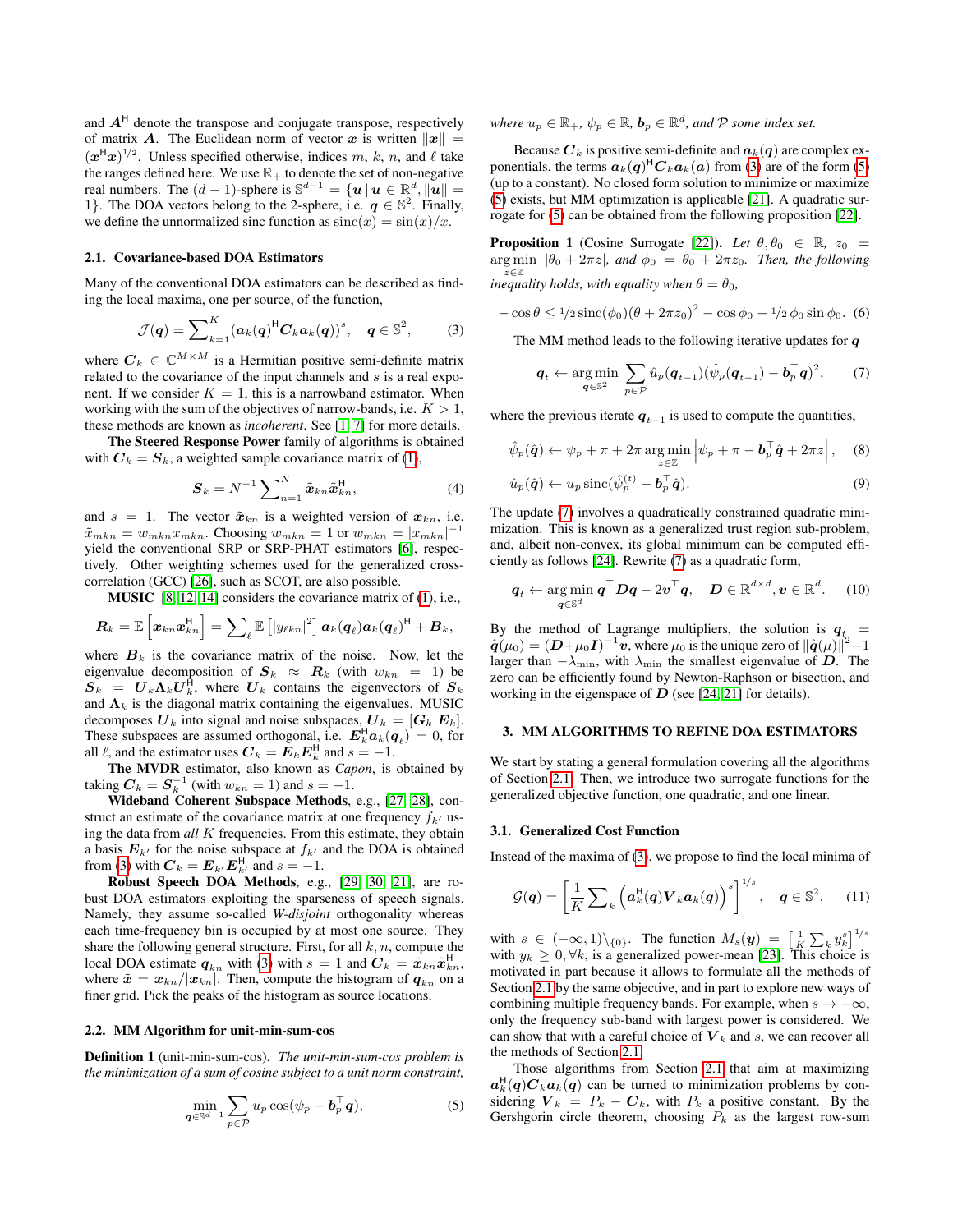of  $C_k$  ensures that  $V_k$  is positive semi-definite. Methods from Section [2.1](#page-1-3) that minimize  $a_k^H(q)C_k a_k(q)$ , e.g. MUSIC-like, are readily covered with  $V_k = C_k$ .

Starting from a local estimate obtained from a coarse grid search, we perform local optimization by MM with a surrogate function  $Q_v(\boldsymbol{q}, \hat{\boldsymbol{q}})$ . This leads to the following iterative algorithm,

$$
\boldsymbol{q}_t \leftarrow \underset{\boldsymbol{q} \in \mathbb{S}^2}{\arg \min} \ Q_v(\boldsymbol{q}, \hat{\boldsymbol{q}}_{t-1}), \quad v = 1, 2,
$$
 (12)

for  $t = 1, \ldots, T$ . By virtue of the MM algorithm, these updates are guaranteed to monotonically decrease the value of the objective of [\(11\)](#page-1-4) [\[19\]](#page-4-18). The procedure is summarized in Algorithm [1.](#page-2-0)

## 3.2. Quadratic Surrogate

A quadratic surrogate function is obtained by successive application of the tangent inequality and Proposition [1.](#page-1-5)

**Theorem 1.** Let  $\mathcal{P} = \{(m, r) | 1 \leq m \leq M, m < r \leq M\}$  be the *set of distinct pairs, and for*  $p = (m, r)$ ,  $\Delta_p = d_m - d_r$ , vector of *coordinate differences of sensor* m *and* r*, and*

$$
u_{kp} = |(\boldsymbol{V}_k)_{mr}|, \quad \psi_{kp} = \arg((\boldsymbol{V}_k)_{mr}). \tag{13}
$$

*Then, the following is a surrogate function of the objective of [\(11\)](#page-1-4),* 

$$
Q_2(\boldsymbol{q},\hat{\boldsymbol{q}}) = \boldsymbol{q}^\top \boldsymbol{D}(\hat{\boldsymbol{q}}) \boldsymbol{q} - 2\boldsymbol{v}(\hat{\boldsymbol{q}})^\top \boldsymbol{q} + const.,\tag{14}
$$

where  $\bm{D}(\hat{\bm{q}}) \in \mathbb{R}^{3 \times 3}$  and  $\bm{v}(\hat{\bm{q}}) \in \mathbb{R}^{3}$  are defined as

$$
\mathbf{D}(\hat{\boldsymbol{q}}) = \sum_{p \in \mathcal{P}} \xi_p(\hat{\boldsymbol{q}}) \mathbf{\Delta}_p \mathbf{\Delta}_p^{\top}, \quad \boldsymbol{v}(\hat{\boldsymbol{q}}) = \sum_{p \in \mathcal{P}} \gamma_p(\hat{\boldsymbol{q}}) \mathbf{\Delta}_p, \qquad (15)
$$

*with weights*

$$
\xi_p(\hat{\boldsymbol{q}}) = \sum_k \omega_k^2 \beta_k(\hat{\boldsymbol{q}}) \hat{u}_{kp}(\hat{\boldsymbol{q}}), \tag{16}
$$

<span id="page-2-1"></span>
$$
\gamma_p(\hat{\boldsymbol{q}}) = \sum\nolimits_k \omega_k \beta_k(\hat{\boldsymbol{q}}) \hat{u}_{kp}(\hat{\boldsymbol{q}}) \hat{\psi}_{kp}(\hat{\boldsymbol{q}}), \tag{17}
$$

 $\omega_{k,p}(\hat{\bm{q}})$  *and*  $\hat{u}_{kp}(\hat{\bm{q}})$  *are given by [\(8\)](#page-1-6) and [\(9\)](#page-1-7) (with*  $\bm{b}_p$  *replaced by*  $\omega_k \Delta_p$ *), respectively, and* 

$$
\beta_k(\hat{\boldsymbol{q}}) = \frac{\frac{1}{K}(\boldsymbol{a}_k^{\mathrm{H}}(\hat{\boldsymbol{q}}) \boldsymbol{V}_k \boldsymbol{a}_k(\hat{\boldsymbol{q}}))^{s-1}}{\left(\frac{1}{K} \sum_{k'} (\boldsymbol{a}_k^{\mathrm{H}}(\hat{\boldsymbol{q}}) \boldsymbol{V}_{k'} \boldsymbol{a}_{k'}(\hat{\boldsymbol{q}}))^{s}\right)^{1-1/s}}.
$$
(18)

*Proof.* For  $s \in (-\infty, 1)$ , one can show that  $M_s(y)$  is concave [\[23\]](#page-4-22) and thus, the tangent inequality may be applied, giving,

$$
M_s(\boldsymbol{y}) \leq \nabla M_s(\hat{\boldsymbol{y}})^{\top} \boldsymbol{y} + \text{const.}
$$
 (19)

Replacing  $\hat{y}$  by the terms of [\(11\)](#page-1-4) evaluated at  $\hat{q}$  gives  $\beta_k(\hat{q})$  of [\(18\)](#page-2-1).

Due to the hermitian symmetry of  $V_k$ , the imaginary part of the symmetric terms in the quadratic form cancels and it can be expressed as a sum of cosine. This sum of cosine is majorized as in Section [2.2,](#page-1-8)

$$
\mathbf{a}_k^{\mathsf{H}}(\mathbf{q})\mathbf{V}_k \mathbf{a}_k(\mathbf{q}) = \frac{\text{tr}(\mathbf{V}_k)}{M} + \frac{2}{M} \sum_{p \in \mathcal{P}} u_{kp} \cos(\psi_{kp} - \omega_k \mathbf{\Delta}_p^{\top} \mathbf{q})
$$
  

$$
\leq \sum_{p \in \mathcal{P}} \hat{u}_{kp}(\hat{\mathbf{q}})(\hat{\psi}_{kp}(\hat{\mathbf{q}}) - \omega_k \mathbf{\Delta}_p^{\top} \mathbf{q})^2 + \text{const.},
$$

where  $\hat{\psi}_{kp}$  and  $\hat{u}_{kp}$  are given by [\(8\)](#page-1-6) and [\(9\)](#page-1-7), respectively.

Finally, notice that the terms in  $q$  only have a scalar dependency on  $k$ . Expanding the quadratic terms, inverting the order of the sums, and completing the squares yields the final weights.  $\Box$ 

Our first algorithm is obtained by solving [\(12\)](#page-2-2) with  $Q_2(\boldsymbol{q}, \hat{\boldsymbol{q}})$ . The minimizer of  $Q_2(q, \hat{q})$  is computed exactly as that of [\(10\)](#page-1-9).

**Input** :  $V_k$ ,  $k = 1, \ldots, K$ Output:  $q_\ell, \ell = 1, \ldots, L$ Evaluate the cost function [\(11\)](#page-1-4) on a rough grid Pick L local minimizers  $\boldsymbol{q}_{\ell}$  for  $\ell = 1, \ldots, L$ for  $\ell \leftarrow 1$  to  $L$  do for  $loop \leftarrow 1$  to *Max Iterations* do Update  $q_\ell$  according to [\(10\)](#page-1-9) or [\(23\)](#page-2-3)

<span id="page-2-2"></span><span id="page-2-0"></span>Algorithm 1: Proposed DOA with MM refinement algorithm.

#### 3.3. Linear Surrogate

Because a quadratic function with a norm constraint can be majorized with a linear function [\[20\]](#page-4-19), we can derive an even simpler algorithm.

**Theorem 2.** Let **q** be such that  $||q|| = 1$ , and

<span id="page-2-5"></span><span id="page-2-4"></span>
$$
C(\hat{\boldsymbol{q}}) = (\max_{m} \xi_p(\hat{\boldsymbol{q}})) \lambda_{\max} \left( \sum_{p} \Delta_p \Delta_p^{\top} \right) \qquad (20)
$$

*where*  $\lambda_{\text{max}}(.)$  *is the largest eigenvalue operator. Then,* 

$$
Q_1(\boldsymbol{q},\hat{\boldsymbol{q}}) = 2((\boldsymbol{D}(\hat{\boldsymbol{q}})-C(\hat{\boldsymbol{q}})\boldsymbol{I})\hat{\boldsymbol{q}}-\boldsymbol{v}(\hat{\boldsymbol{q}}))^{\top}\boldsymbol{q} + const., \quad (21)
$$

*is a surrogate function of [\(11\)](#page-1-4).*

*Proof.* Dropping the dependency on  $\hat{q}$  to simplify notation, we first show that  $CI \succeq D$ . For any x such that  $||x|| = 1$ , because  $\xi_p \geq 0$ ,

$$
\boldsymbol{x}^{\top}\left(\sum_{p}\xi_{p}\boldsymbol{\Delta}_{p}\boldsymbol{\Delta}_{p}^{\top}\right)\boldsymbol{x}\leq\left(\max _{p}\ \xi_{p}\right) \lambda_{\max}\left(\sum_{p}\boldsymbol{\Delta}_{p}\boldsymbol{\Delta}_{p}^{\top}\right).
$$

Then, we have the following majorization, with equality for  $q = \hat{q}$ ,

$$
\boldsymbol{q}^\top \boldsymbol{D} \boldsymbol{q} \leq C \boldsymbol{q}^\top \boldsymbol{q} - 2 \hat{\boldsymbol{q}}^\top (C \boldsymbol{I} - \boldsymbol{D}) \boldsymbol{q} + \hat{\boldsymbol{q}}^\top (C \boldsymbol{I} - \boldsymbol{D}) \hat{\boldsymbol{q}}. \tag{22}
$$

Due to the norm constraint  $q^{\top}q = 1$ , the quadratic term becomes constant and we obtain [\(21\)](#page-2-4).  $\Box$ 

Now, the corresponding MM update is given by solving [\(12\)](#page-2-2) for  $v = 1$ . The method of Lagrange multipliers yields,

<span id="page-2-3"></span>
$$
q_{t} \leftarrow \frac{v(q_{t-1}) - D(q_{t-1})q_{t-1} + C(q_{t-1})q_{t-1}}{\|v(q_{t-1}) - D(q_{t-1})q_{t-1} + C(q_{t-1})q_{t-1}\|},\qquad(23)
$$

which is indeed very simple. This surrogate function has several advantages. It does not require to solve any linear system. In addition, the eigenvalue in [\(20\)](#page-2-5) only depends on the array architecture and can be computed offline. The price to pay is the slower convergence speed due to the extra majorization, as shown in Section [4.](#page-3-0)

#### 3.4. Computational Complexity

The evaluation of  $\hat{u}_{kp}, \hat{\psi}_{kp}, \beta_k, \xi_p, \gamma_p$  all require  $K \times |\mathcal{P}| =$  $O(M^2 \times K)$  operations. Thus, the overall complexity for both algorithms is  $O(TM^2K)$ , T being the number of MM iterations. The linear surrogate provides some minor computational savings, but, as we will see, is slower to converge. For comparison, the computation of the covariance matrices is  $O(M^2KN)$ , subspace decomposition in MUSIC-like methods is  $O(M^3K)$ , and the initial search on a grid of size G is  $O(GM^2K)$ . Thus, the refinement algorithm represents a small fraction of the total computations.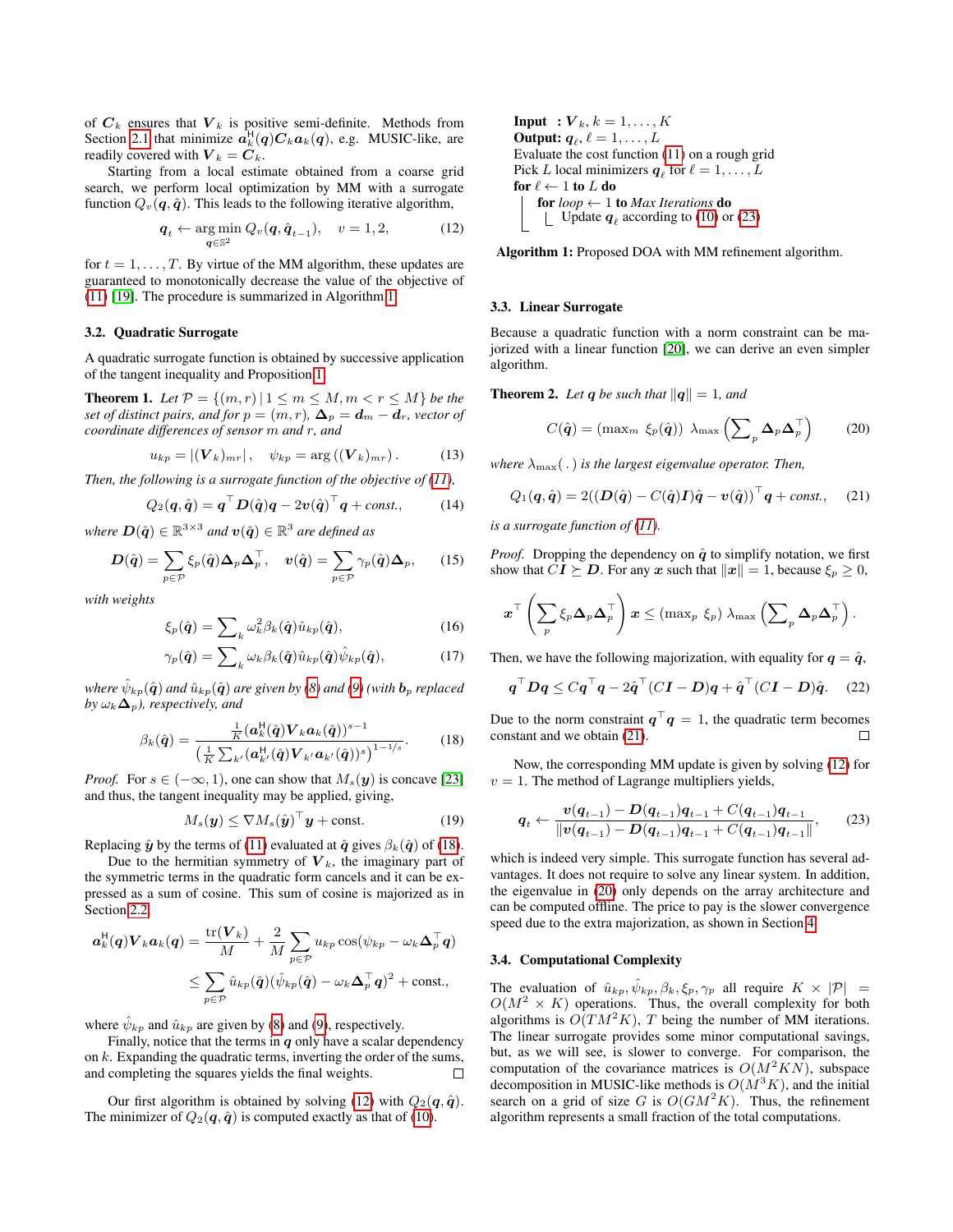<span id="page-3-1"></span>

Fig. 1: Median error in degrees as a function of the SNR. The thin black lines are for different grid sizes. The colored lines are for different number of iterations of the MM refinement algorithm starting from the 100-points grid estimate. The black thick dashed line is for 30 iterations of refinement started from the 10000-points grid estimate.

Table 1: Median error in degrees for different values of s.

<span id="page-3-2"></span>

| <b>Srcs</b>   | $s =$                    | $-10.0$      | $-3.0$       | $-1.0$       | $-0.5$       | 0.2          | 0.5          | 0.8          | 1.0          |
|---------------|--------------------------|--------------|--------------|--------------|--------------|--------------|--------------|--------------|--------------|
|               | <b>MUSIC</b>             | 0.40         | 0.40         | 0.40         | 0.40         | 0.40         | 0.40         | 0.40         | 0.40         |
|               | SRP-PHAT                 | 0.50         | 0.43         | 0.41         | 0.40         | 0.40         | 0.40         | 0.40         | 0.40         |
| 2             | <b>MUSIC</b>             | 0.79         | 0.70         | 0.62         | 0.60         | 0.57         | 0.58         | 0.60         | 0.59         |
|               | SRP-PHAT                 | 0.79         | 0.69         | 0.73         | 0.74         | 0.86         | 0.92         | 0.96         | 1.07         |
| $\mathcal{R}$ | <b>MUSIC</b><br>SRP-PHAT | 1.68<br>1.43 | 1.31<br>1.23 | 1.11<br>1.37 | 1.06<br>1.38 | 0.99<br>1.42 | 0.98<br>1.48 | 0.98<br>1.66 | 0.98<br>1.79 |

<span id="page-3-3"></span>Table 2: Median runtimes in second with the quadratic surrogate.

|                  |       |          | <b>SRP-PHAT</b> |       | <b>MUSIC</b> |       |
|------------------|-------|----------|-----------------|-------|--------------|-------|
| Description      | Grid  | MM Iter. | 1 src           | 2 src | 1 src        | 2 src |
| proposed method  | 100   | 30       | 0.35            | 0.42  | 0.27         | 0.37  |
| fine grid-search | 10000 |          | 4.55            | 4.58  | 4.57         | 4.48  |

#### 4. EXPERIMENTS

#### <span id="page-3-0"></span>4.1. Experiment on Simulated Reverberant Speech

We use the pyroomacoustics toolbox [\[31\]](#page-4-30) to simulate a cubic room of 10 m side. The reverberation time is set to 500 ms. We use an array with twelve microphones whose locations are sub-sampled from the Pyramic array geometry [\[32\]](#page-4-31) and placed at the center of the room. The simulation is repeated for 100 random locations of the sources at 3 m from the center of the array. Uncorrelated additive white Gaussian noise added to the microphone inputs. The DOAs are estimated using SRP-PHAT and MUSIC with different grid sizes and number of iterations of the refinement procedure. The evaluation is done with respect to the permutation producing the smallest average error in terms of great circle distance.

Fig. [1](#page-3-1) shows the median error as a function of the signal-to-noise ratio for the grid size of 100 and 10000, and the for successive refinement iterations starting from the former estimate. We observe that 10 to 20 iterations is sufficient for the refinement procedure to produce better estimates regardless of the SNR or number of sources. For higher SNR, the convergence is faster. The linear surrogate requires slightly more iterations. We also see that starting from the finer grid does not significantly improve the final estimate. In Table [1,](#page-3-2) we compare the median error for different values of s. For MUSIC, values of  $s \ge -1$  seem appropriate in all conditions. For SRP-PHAT,  $s = -3$  produces the best results for two and three sources. Table [2](#page-3-3)

<span id="page-3-4"></span>

Fig. 2: Error distribution on recorded data from the Pyramic dataset

shows between 11 to 17 times speed-up of the median runtime.

## 4.2. Experiment on the Pyramic Dataset

We validate the proposed method on the Pyramic dataset of anechoic recordings with a 48-channel three-dimensional microphone array [\[32\]](#page-4-31). We use one speech sample recorded with azimuth of 0° to 358° in 2° increments and colatitudes of 77°, 89°, and 106°. Compare a using a 10000-points grid only, and a 100-points grid followed by 30 iterations of the refinement with the quadratic surrogate. Box-plots of The DOA estimation error are shown in Fig. [2.](#page-3-4) As in simulation, the rough grid followed by refinement consistently outperforms the fine grid. Since one iteration of refinement has the same cost as a grid point evaluation, the proposed method, in this case, requires theoretically around  $76\times$  less computations, ignoring the initial cost of computing  $V_k$ 's, which is the same in both cases.

## 5. CONCLUSION

We presented a refinement algorithm for classical DOA estimators such as SRP or MUSIC. The algorithm relies on the MM technique to perform local improvements to the cost function starting from an initial estimate produced with a rough grid. We proposed two different algorithms based on a quadratic and linear surrogate of the cost function, respectively. The linear surrogate is especially attractive due to the simplicity of its implementation. We find that the final median accuracy does not depend on the resolution of the initial grid. This means that we can dramatically reduce the computational complexity by replacing fine grid-search by local optimization. We demonstrated lower median error and 11–17 times practical runtime improvement for one to three sources on reverberant simulated data and an anechoic dataset of recordings.